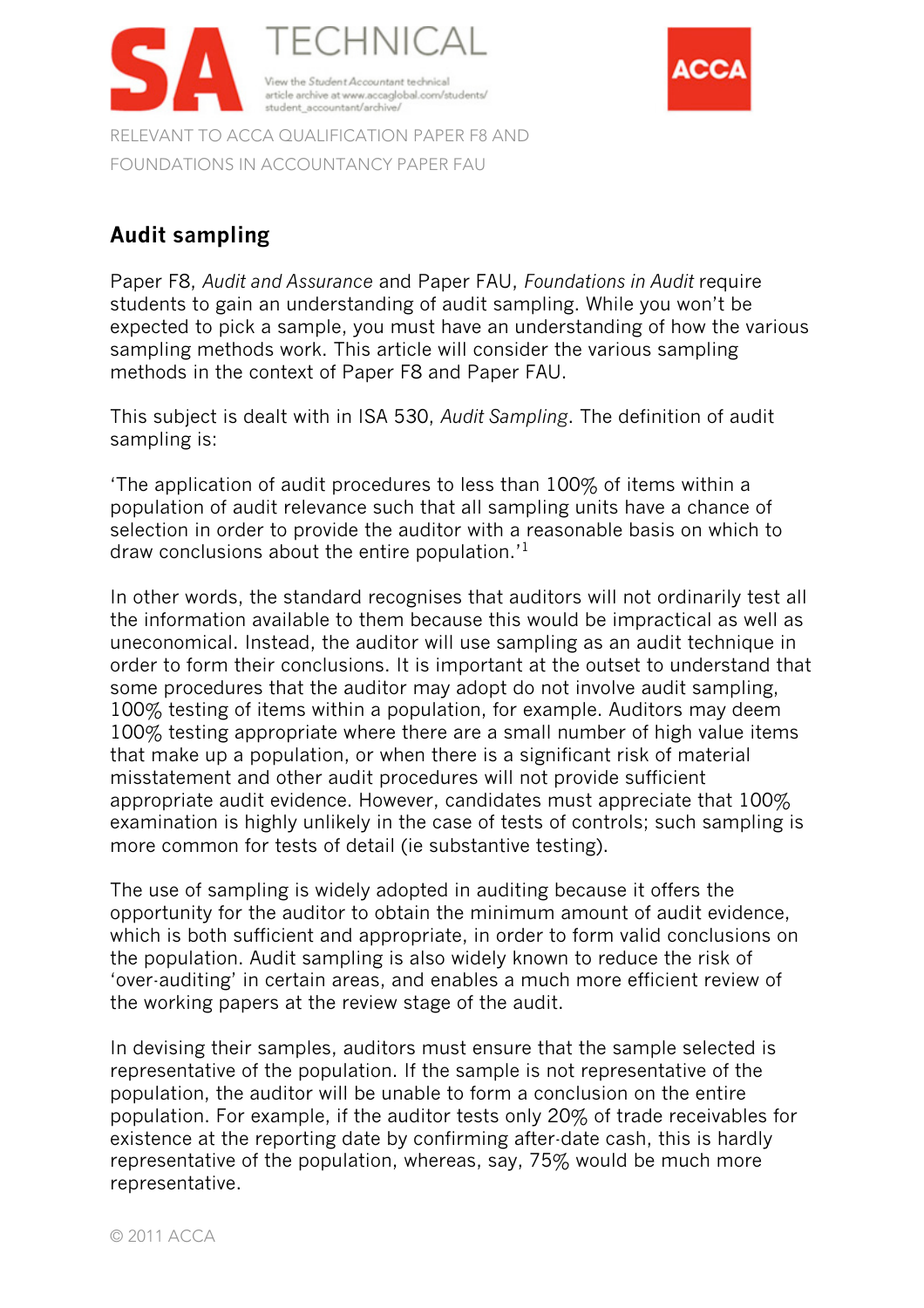AUGUST 2011

# **SAMPLING RISK**

Sampling risk is the risk that the auditor's conclusions based on a sample may be different from the conclusion if the entire population were the subject of the same audit procedure.

ISA 530 recognises that sampling risk can lead to two types of erroneous conclusion:

- 1. The auditor concludes that controls are operating effectively, when in fact they are not. Insofar as substantive testing is concerned (which is primarily used to test for material misstatement), the auditor may conclude that a material misstatement does not exist, when in fact it does. These erroneous conclusions will more than likely lead to an incorrect opinion being formed by the auditor.
- 2. The auditor concludes that controls are not operating effectively, when in fact they are. In terms of substantive testing, the auditor may conclude that a material misstatement exists when, in fact, it does not. In contrast to leading to an incorrect opinion, these errors of conclusion will lead to additional work, which would otherwise be unnecessary leading to audit inefficiency.

Non-sampling risk is the risk that the auditor forms the wrong conclusion, which is unrelated to sampling risk. An example of such a situation would be where the auditor adopts inappropriate audit procedures, or does not recognise a control deviation.

# **METHODS OF SAMPLING**

ISA 530 recognises that there are many methods of selecting a sample, but it considers five principal methods of audit sampling as follows:

- random selection
- systematic selection
- monetary unit sampling
- haphazard selection, and
- block selection

## **Random selection**

This method of sampling ensures that all items within a population stand an equal chance of selection by the use of random number tables or random number generators. The sampling units could be physical items, such as sales invoices or monetary units.

## **Systematic selection**

The method divides the number of sampling units within a population into the sample size to generate a sampling interval. The starting point for the sample can be generated randomly, but ISA 530 recognises that it is more likely to be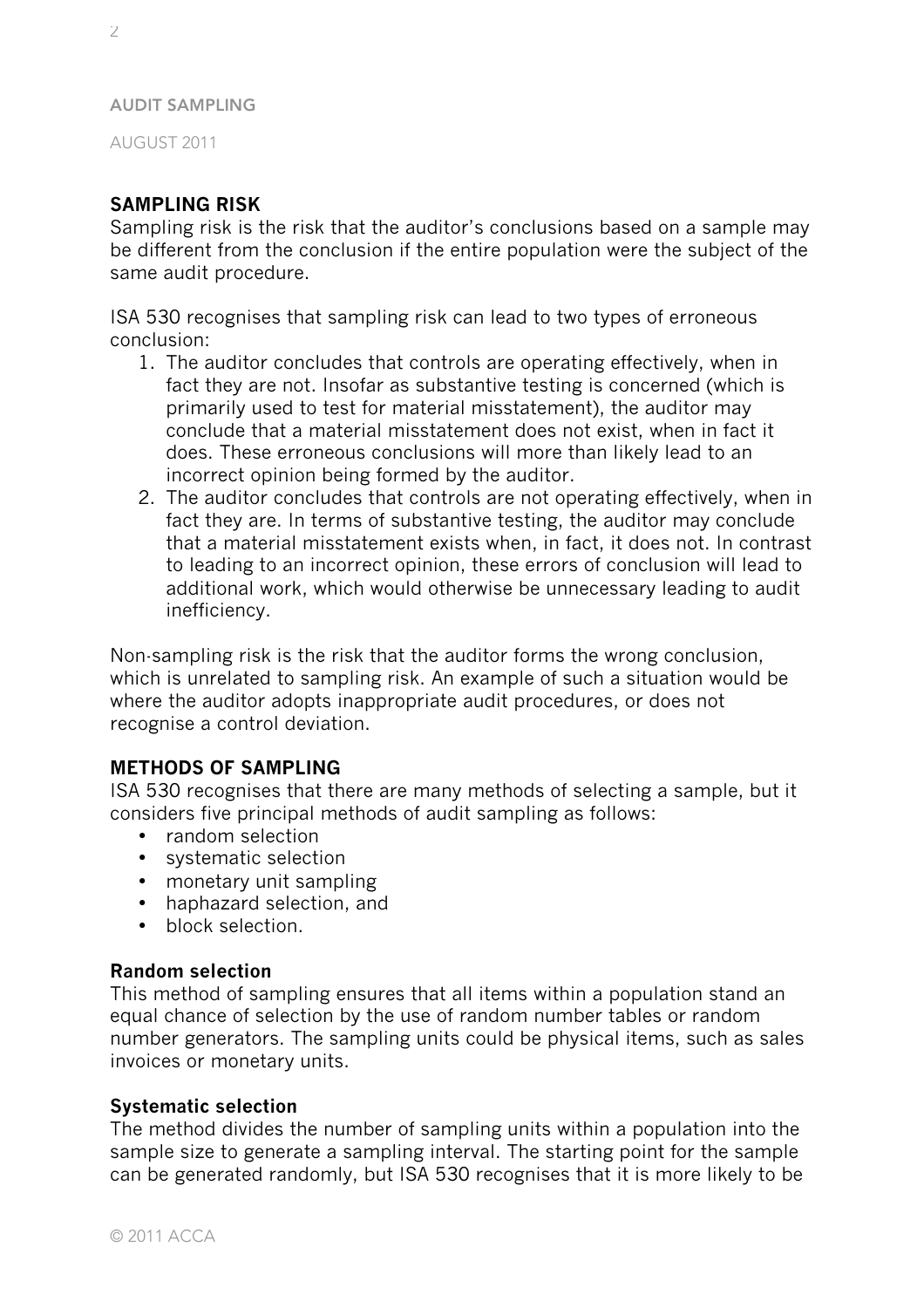### AUGUST 2011

'truly' random if the use of random number generators or random number tables are used. Consider the following example:

## *Example 1*

You are the auditor of Jones Co and are undertaking substantive testing on the sales for the year ended 31 December 2010. You have established that the 'source' documentation that initiates a sales transaction is the goods dispatch note and you have obtained details of the first and last goods dispatched notes raised in the year to 31 December 2010, which are numbered 10,000 to 15,000 respectively.

The random number generator has suggested a start of 42 and the sample size is 50. You will therefore start from goods dispatch note number (10,000 + 42) 10,042 and then sample every 100th goods dispatch note thereafter until your sample size reaches 50.

## **Monetary unit sampling**

The method of sampling is a value-weighted selection whereby sample size, selection and evaluation will result in a conclusion in monetary amounts. The objective of monetary unit sampling (MUS) is to determine the accuracy of financial accounts. The steps involved in monetary unit sampling are to:

- determine a sample size
- select the sample
- perform the audit procedures
- evaluate the results and arriving at a conclusion about the population.

MUS is based on attribute sampling techniques and is often used in tests of controls and appropriate when each sample can be placed into one of two classifications – 'exception' or 'no exception'. It turns monetary amounts into units – for example, a receivable balance of \$50 contains 50 sampling units. Monetary balances can also be subject to varying degrees of exception – for example, a payables balance of \$7,000 can be understated by \$7, \$70, \$700 or \$7,000 and the auditor will clearly be interested in the larger misstatement.

## **Haphazard sampling**

When the auditor uses this method of sampling, he does so without following a structured technique. ISA 530 also recognises that this method of sampling is not appropriate when using statistical sampling (see further in the article). Care must be taken by the auditor when adopting haphazard sampling to avoid any conscious bias or predictability. The objective of audit sampling is to ensure that all items that make up a population stand an equal chance of selection. This objective cannot be achieved if the auditor deliberately avoids items that are difficult to locate or deliberately avoids certain items.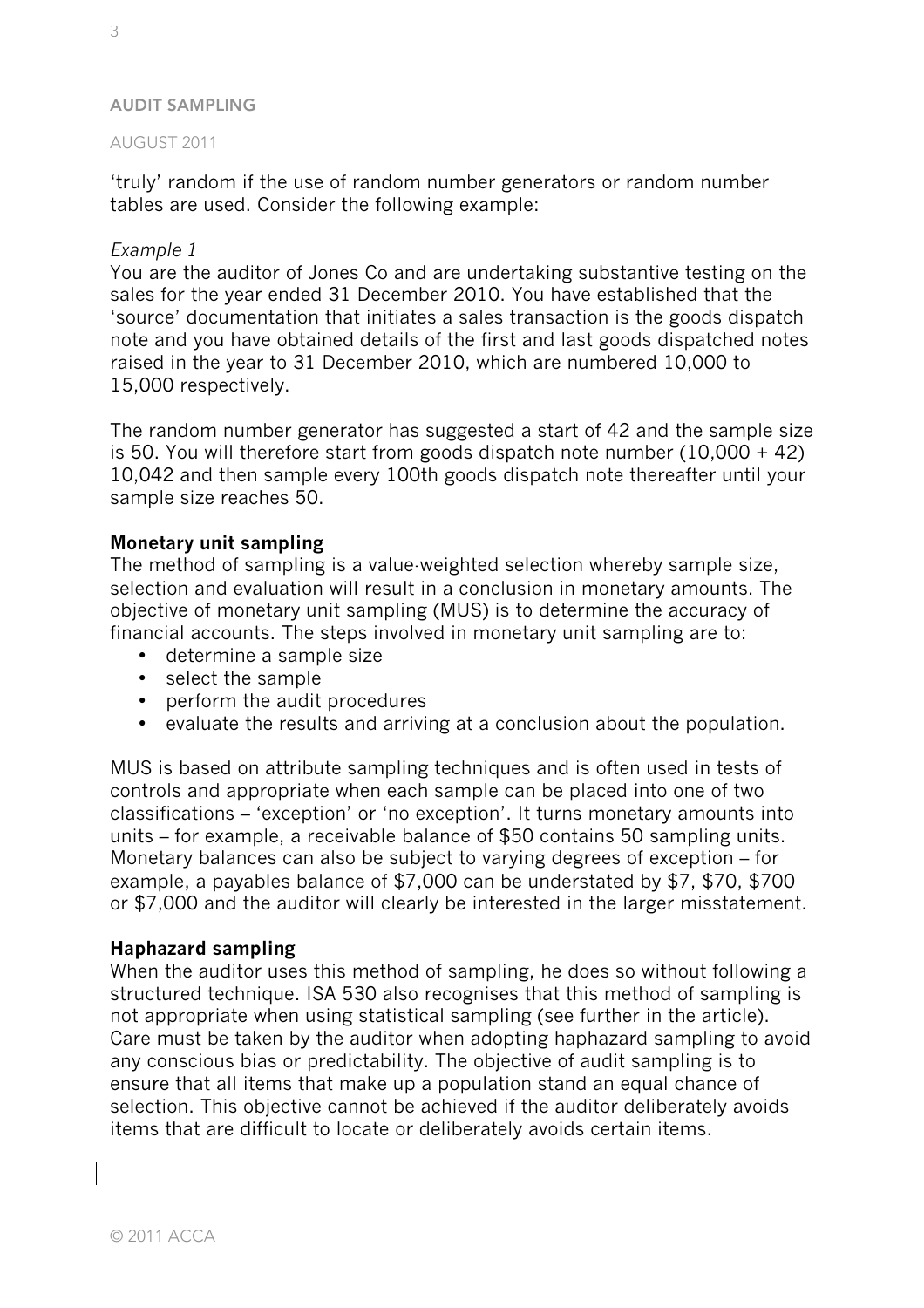AUGUST 2011

# **Block selection**

This method of sampling involves selecting a block (or blocks) of contiguous items from within a population. Block selection is rarely used in modern auditing merely because valid references cannot be made beyond the period or block examined. In situations when the auditor uses block selection as a sampling technique, many blocks should be selected to help minimise sampling risk.

An example of block selection is where the auditor may examine all the remittances from customers in the month of January. Similarly, the auditor may only examine remittance advices that are numbered 300 to 340.

# **STATISTICAL VERSUS NON-STATISTICAL SAMPLING**

Paper F8 students need to be able to differentiate between 'statistical' and 'non-statistical' sampling techniques. ISA 530 provides the definition of 'statistical' sampling as follows:

'An approach to sampling that has the following characteristics:

- i. Random selection of the sample items, and
- ii. The use of probability theory to evaluate sample results, including measurement of sampling risk.'2

The ISA goes on to specify that a sampling approach that does not possess the characteristics in (i) and (ii) above is considered non-statistical sampling.

The above sampling methods can be summarised into statistical and non-statistical sampling as follows:

| <b>Statistical sampling</b> | <b>Non-statistical sampling</b> |
|-----------------------------|---------------------------------|
| Random sampling             | <b>Haphazard sampling</b>       |
| Systematic sampling         | <b>Block selection</b>          |
| Monetary unit sampling      |                                 |

Statistical sampling allows each sampling unit to stand an equal chance of selection. The use of non-statistical sampling in audit sampling essentially removes this probability theory and is wholly dependent on the auditor's judgment. Keeping the objective of sampling in mind, which is to provide a reasonable basis for the auditor to draw valid conclusions and ensuring that all samples are representative of their population, will avoid bias.

# **CONCLUSION**

Paper F8 and FAU students must ensure they fully understand the various sampling methods available to auditors. In reality there are a number of ways in which sampling can be applied that ISA 530 recognises – however, the standard itself covers the principal methods.